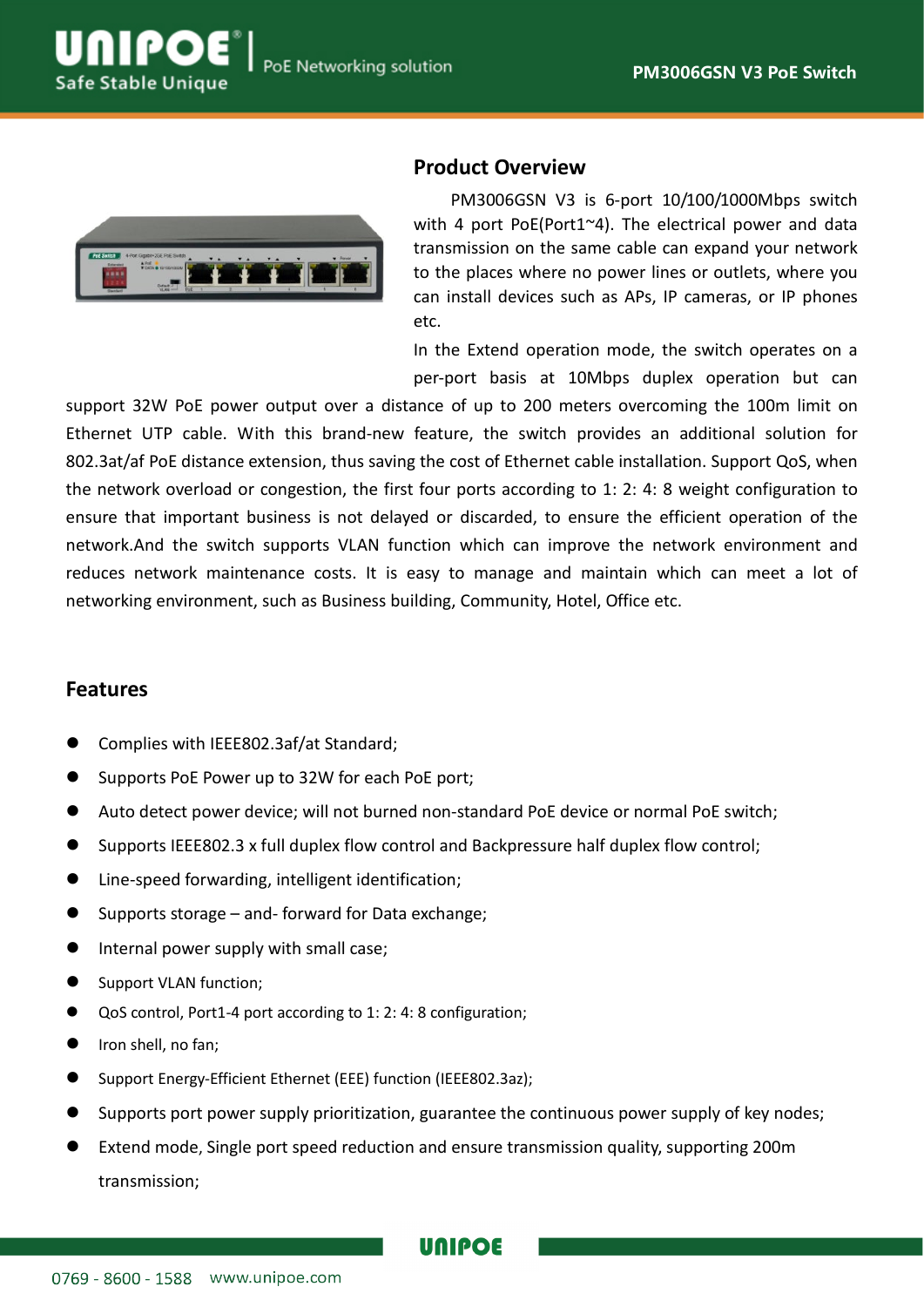# **Product Specifications**

| <b>Model</b>                  | <b>PM3006GSN V3</b>                                                                                                                       |
|-------------------------------|-------------------------------------------------------------------------------------------------------------------------------------------|
| <b>Standard</b>               | IEEE802.3、IEEE802.3u、IEEE802.3x、IEEE802.3ab、IEEE802.3az、                                                                                  |
| <b>PoE standard</b>           | IEEE802.3af/at                                                                                                                            |
| Interface                     | 6*10/100/1000Mbps RJ45 port                                                                                                               |
| <b>Key function</b>           | VLAN&Extend(Port1-4)                                                                                                                      |
| PoE port                      | $1 - 4$                                                                                                                                   |
| <b>PoE Total</b>              | 35W/65W                                                                                                                                   |
| Power supply                  | 40W/72W                                                                                                                                   |
| RJ45 PoE power supply         | Mode A<br>Anode1/2<br>Cathode3/6                                                                                                          |
| PoE output-port               | Max 32W                                                                                                                                   |
| Indicator                     | PWR、LNK/ACT、PoE                                                                                                                           |
| Network media                 | 10BASE-T: UTP category 3, 4, 5 cable(≤100m)<br>100BASE-TX: UTP category 5, 5e cable(≤100m)<br>1000BASE-T: UTP category 5, 5e cable(≤100m) |
| <b>MAC Address Table</b>      | 4K, Automatic study, automatic updates                                                                                                    |
| jumbo frame                   | 9216 Bytes                                                                                                                                |
| <b>Packet buffer</b>          | 1.5M bit                                                                                                                                  |
| <b>Transfer Mode</b>          | store-and-forward                                                                                                                         |
| <b>Packet forwarding rate</b> | 8.9Mpps                                                                                                                                   |
| <b>Bandwidth</b>              | 12Gbps                                                                                                                                    |
| Fan                           | Fanless                                                                                                                                   |
| <b>Device Dimension</b>       | 168*93*32mm                                                                                                                               |
| <b>Machine weight</b>         | $<$ 1 kg                                                                                                                                  |
| <b>Input Voltage</b>          | DC: 52V/0.8A 54.5V/1.32A                                                                                                                  |
| <b>Operating Temperature</b>  | $0^{\circ}$ C ~ 40 $^{\circ}$ C                                                                                                           |
| <b>Storage Temperature</b>    | -40 °C ~ 70 °C                                                                                                                            |
| <b>Operating Humidity</b>     | $10\% \sim 90\%$ non-condensing                                                                                                           |
| <b>Storage Humidity</b>       | 5% ~ 90% non-condensing                                                                                                                   |
| <b>Surge Protection</b>       | Differential mode±4KV, Common mode ±6KV                                                                                                   |
| <b>MTBF</b>                   | >50000 hours                                                                                                                              |
| <b>Electrostatic standard</b> | Contact 4KV, air 6KV                                                                                                                      |